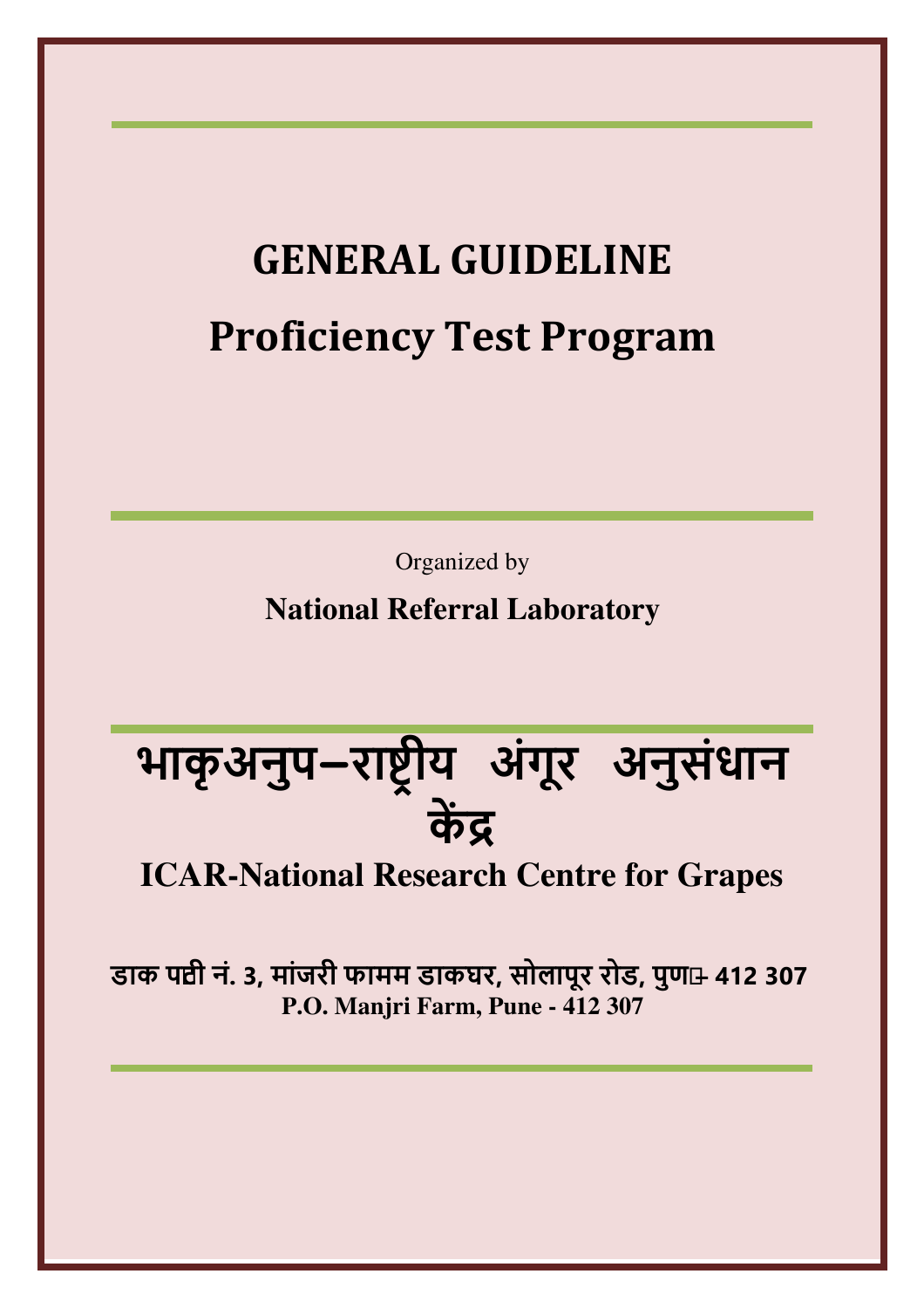### **GENERAL GUIDELINE FOR PROFICIENCY TESTING PROGRAM**

#### **Introduction**

The proficiency test (PT) organized by National Referral Laboratory are directed at laboratories belonging to APEDA recognized laboratories or other commercial testing laboratories in food testing sector who are planning for APEDA/FSSAI/EIC etc. recognition and involved in food testing.

The aim of the PT is to obtain information regarding the quality, accuracy and comparability of test results for pesticide residue analysis in food reported by the laboratories from the country for export and domestic purposes. Participating laboratories will be provided with an assessment of their analytical performance that they can use to demonstrate their analytical performance/ competency and compare themselves with other participating laboratories.

#### **PT-Organisers and Committee:**

#### **The Organizer:**

National Referral Laboratory

ICAR-National Research Centre for Grapes

Manjiri Farm, Pune, India- 412307

#### **Organising Team:**

**Program director:** Dr. R. G. Somkuwar, Director, ICAR-NRC for Grapes, Pune **Program coordinators:** 

Dr. Kaushik Banerjee, Principal Scientist, ICAR-NRC for Grapes, Pune Dr. Ahammed Shabeer TP, Senior Scientist, ICAR-NRC for Grapes,

Pune

This team is responsible for all administrative and technical matters concerning the organisation of the PT, e.g. the PT-announcement, production of Test Item , the undertaking of homogeneity and stability tests, packing and shipment of the Test Item, handling and evaluationof the results and method information submitted by the participants and the drafting of the preliminary and final reports.

#### **PT- Advisory Committee**

To complement the internal expertise of the NRL, ICAR-NRCG, Pune, a group of external **Advisory Committee** has also been appointed.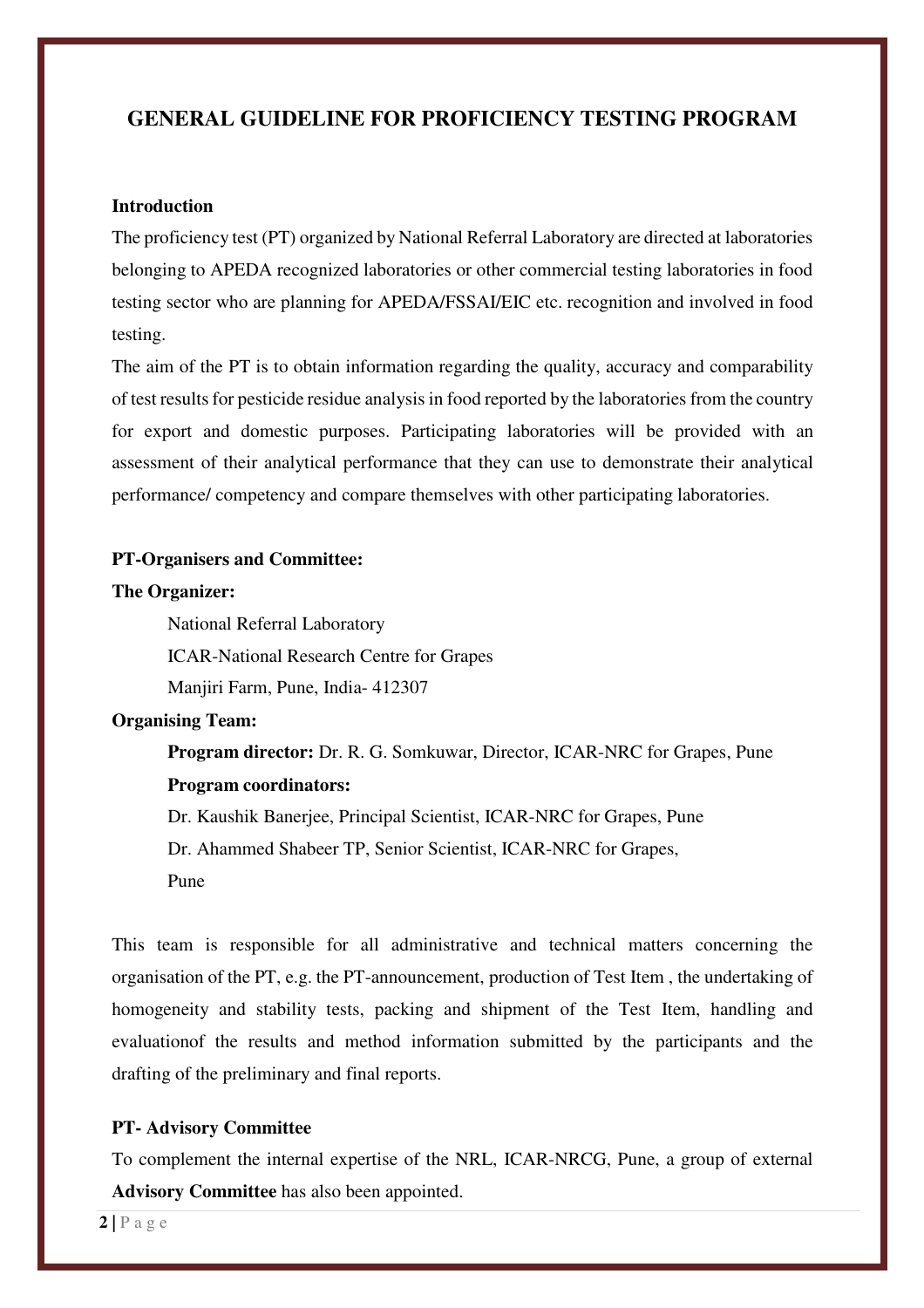The Advisory Committee role is to help the organisers to make decisions regarding the PT design: the selection of the commodity, the selection of pesticides to be included in the Target Pesticide List, the establishment of the Minimum Required Reporting Levels (MRRLs), the statistical treatment and evaluation of participants results (in anonymous form) etc.

#### **Who can participate?**

It is mandatory for all the APEDA recognised laboratories those are analysing grape and other fruits and vegetables samples for export under Residue Monitoring Plan of APEDA.

Further, we also welcome all other commercial food testing laboratories in the country who can analyse 70% of the target list of pesticides given in this PT and are planning for APEDA/FSSAI/EIC etc. recognition and involved in food testing.

#### **Confidentiality and Communication:**

The sole proprietor of this PT data is National Referral Laboratory, ICAR-NRC for Grapes, Pune and has access to all information.

The laboratories are given a unique identification code (laboratory code), initially only known to themselves and the organisers. In the final PT-Report, the names of participating laboratories will not be linked to their laboratory codes. Furthermore, the NRL, ICAR-NRCG reserves the right to share PT results and codes with regulatory body APEDA and with NABL, if requested.

Communication between participating laboratories during the test on any matters concerning a PT exercise is not permitted from the start of the PT exercise until the distribution of the preliminary report. Any such attempt by any prticipant laboratory may invite disciplinary action.

#### **Announcement / Invitation Letter**

Announcement/Invitation letter will be announced on NRCG web-portal and will be distributed it via E-mail to the mailing list of APEDA recognized laboratories available with NRL, ICAR-NRCG.

#### **Target Pesticide List:**

The list contains the analytes (pesticides and their metabolites and plany growth regulators, List enclosed)) in Residue Monitoring Plan of APEDA along with the Minimum Required Reporting Levels (MRRLs) valid for the PT.

All the participating labs must express their results as stated in the Target Pesticides List. **Methodologies to be used by the participants:** 

**3 |** P a g e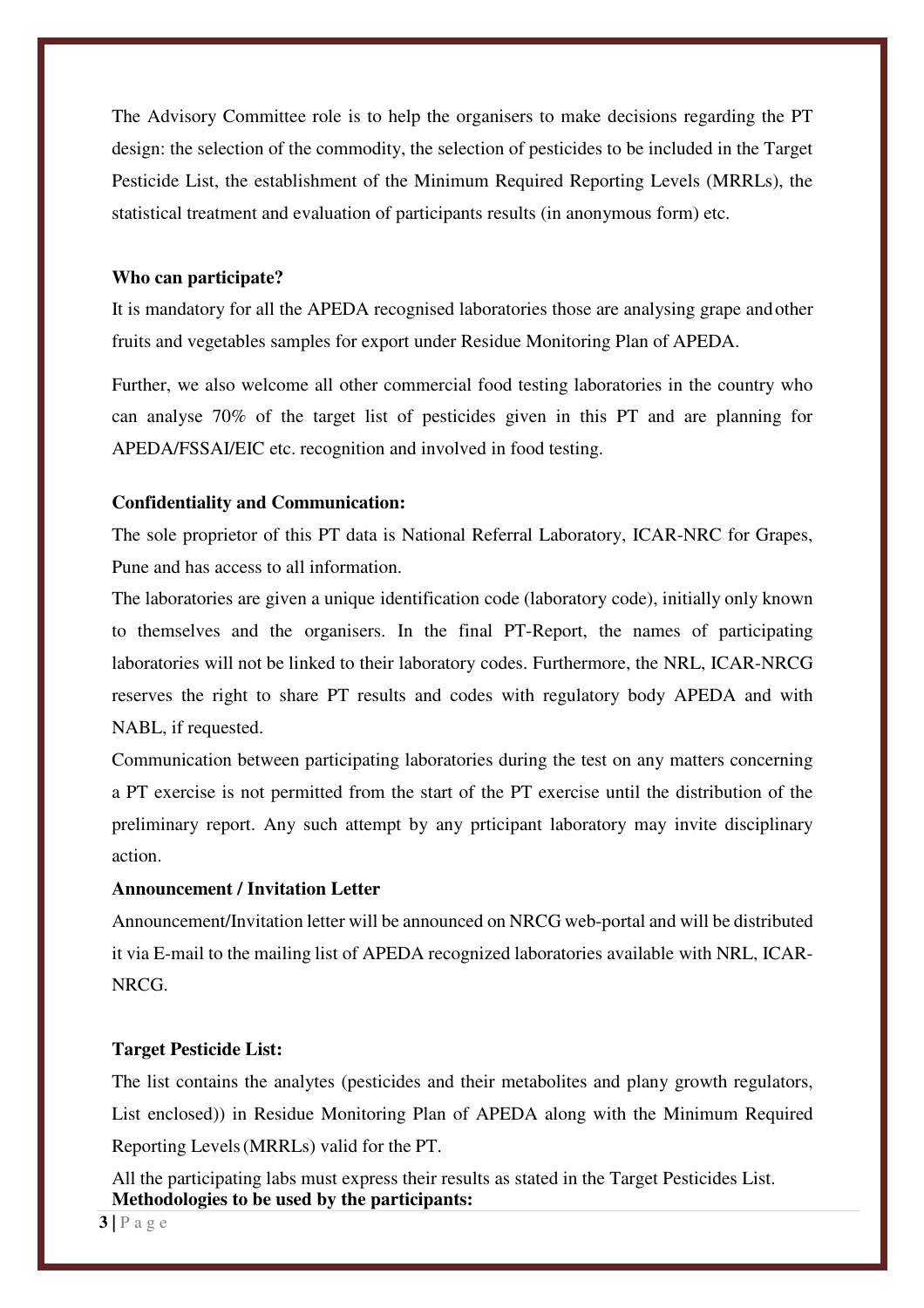Participating laboratories are instructed to use the analytical procedure(s) that they would routinely employ in official control activities (monitoring etc.). Where an analytical method has not yet been established routinely this should be stated.

#### **General procedures for reporting results:**

Participating laboratories are responsible for reporting their own quantitative results to the organiser within the stipulated deadline. Any pesticide that was targeted by a participating laboratory should be reported as "analysed". Each laboratory will be able to report only one result for each analyte detected in the Test Item. The concentrations of the pesticides detected should be expressed in 'mg/kg' unless indicated otherwise in the specific guideline.

#### **Correction of results for recovery**

According to the Method Validation and Quality Control Procedures for Pesticide Residues Analysis in Food and Feed (SANTE 12682/2019), it is common practice that pesticide analysis results are not corrected for recovery if the recovery rates range between 70 to 120 %. Correction of results for recovery is recommended if the average recovery is significantly different from 100 % (typically if outside the  $70 - 120$  % range). Approaches for recovery correction explicitly stated in the SANTE 12682/2019 document. Results may be corrected for recovery only in cases where this correction is applied in routine practice (including cases of MRL-violations). Laboratories are required to report whether their results were adjusted for recovery and, if a recovery factor was used, the recovery rate (in percentage)must also be reported. No recovery data are required where correction for recovery is automatic by adding amounts of analytes to the test portion for using the 'standard addition' approach, or isotopically-labelled internal standards (in both cases with spiking into the Test Item at the beginning of the extraction procedures) or procedural calibration. In these cases, the laboratories should report the actual approach that was followed.

#### **Methodology information**

All laboratories are requested to provide information on the analytical method(s) they have used in the test report format provided. A compilation of the methodology information submitted by all participants is presented in an Annex of the final report if required.

#### **Publication of results**

The NRL, ICAR-NRCG will publish a preliminary report, containing tentative assigned values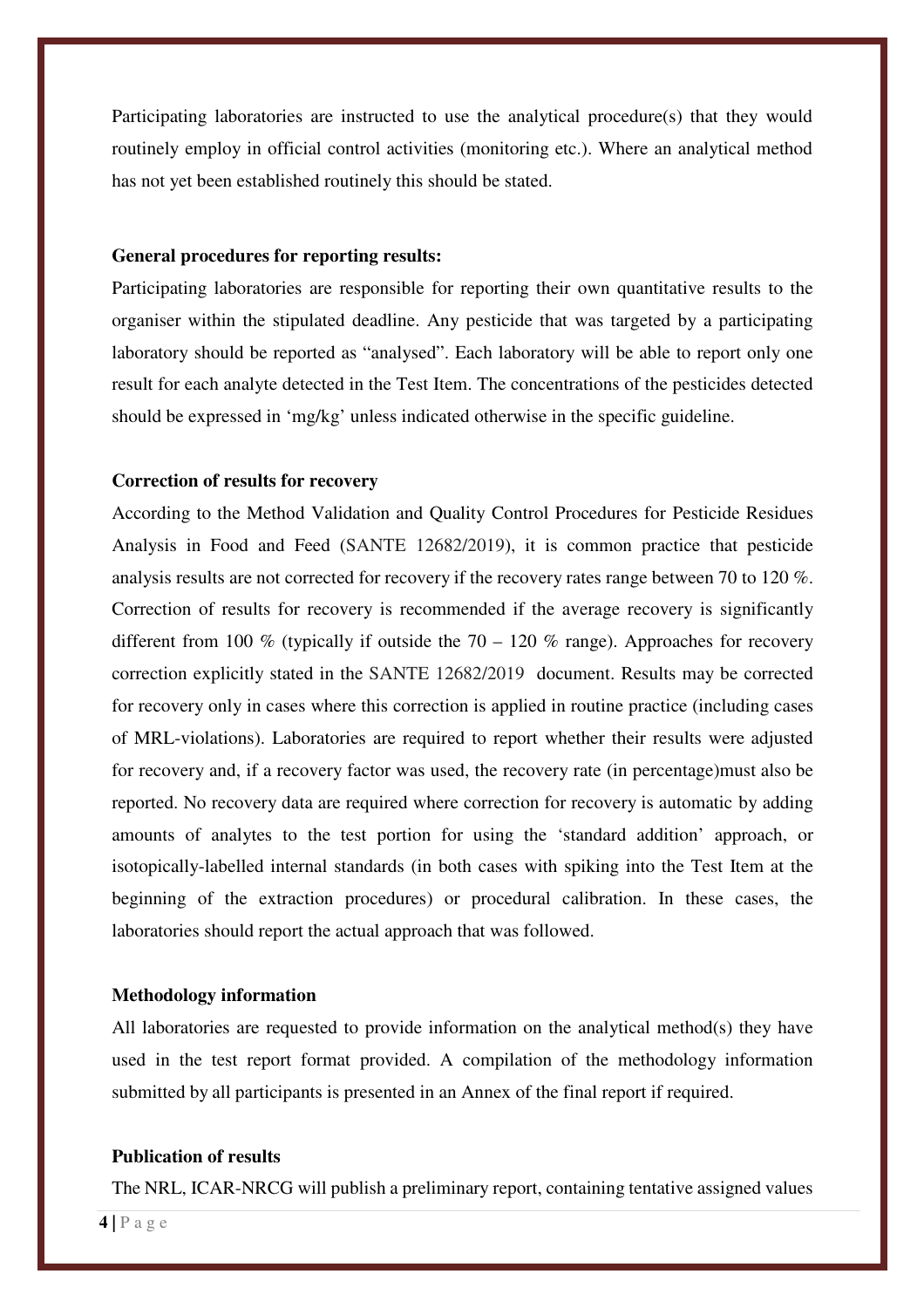and Z-score values for all pesticides present within the deadline. At this stage the participant can respresent in the prescribed format for any irregulatrity (only typo mistakes or error in data transferring) in the data reported by the lab.

The Final Report will be published after the Advisory Panel has discussed the results and will be communicated to individual laboratories.

#### **Certificates of participation**

Together with the Final PT-Report, the NRL will deliver a Certificate of Participation, if required, to each participating laboratory showing the z-scores achieved for each individual pesticide. The final report will be hosted on The ICAR-NRCG website (https://nrcgrapes.icar.gov.in/).

#### **Feedback**

At any time before, during or after the PT participants have the possibility to contact the organisers and make suggestions or indicate errors. After the distribution of the Final Report, participating laboratories will be given the opportunity to give their feedback to the organisers and make suggestions for future improvements.

#### **Complaint/Appeal**

The PT provider has a set procedure for complaint/ appeal from the PT participants in case any sort of irregularities observed by the participant during the period of the current PT. Under such situation, the participants can put their complaint or appeal to the PT provider in the precribed format attached herewith.

#### **Correction of errors**

If any participant reported any error in any of the documents issued prior to the PT, the corrected documents will be communicated to participants through E-mails. Before starting the exercise, participants should make sure to download the latest version of these documents from the communicated E-mails.

If substantial errors are discovered in the Preliminary PT-Report, the organiser will distribute a new corrected version, where it will be stated that the previous version is no longer valid.Where substantial errors are discovered in the Final PT-Report, the PT-Panel will

**5 |** P a g e